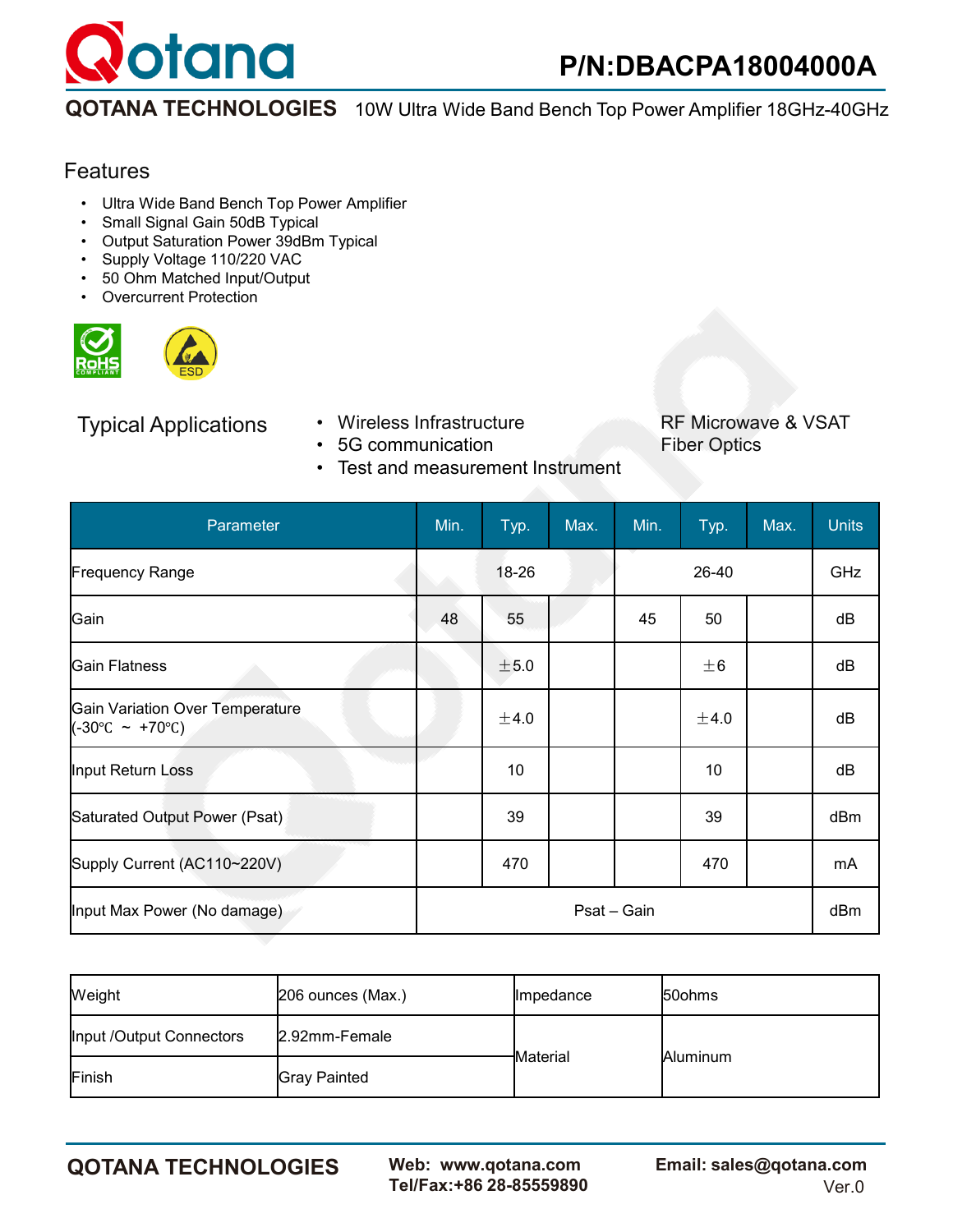

| Absolute Maximum Ratings              |                          |                            | <b>Environmental Specifications</b> |  |
|---------------------------------------|--------------------------|----------------------------|-------------------------------------|--|
| 110VAC to 220VAC<br>Operating Voltage |                          | Operational<br>Temperature | -30°C~+70°C                         |  |
| <b>RF Input Power (RFIN)</b>          | Psat – Large Signal Gain |                            |                                     |  |
|                                       |                          |                            |                                     |  |

Note: Maximum RF input power is defined to protect the amplifier from damage.

Input power may be increased at the users own risk to achieve the full output power of the amplifier. Please reference gain and power curves and monitor the temperature.

| <b>Biasing Up Procedure</b>            |                                                                                                    |  |  |  |  |  |
|----------------------------------------|----------------------------------------------------------------------------------------------------|--|--|--|--|--|
| Step 1                                 | Connect input and output with 50 Ohm source and<br>load with in band return loss better than 10dB. |  |  |  |  |  |
| Step 2                                 | Connect AC Plug                                                                                    |  |  |  |  |  |
| Flip switch to "ON" position<br>Step 3 |                                                                                                    |  |  |  |  |  |
| <b>Power OFF Procedure</b>             |                                                                                                    |  |  |  |  |  |

| Step 1 | Flip switch to "OFF" position |  |
|--------|-------------------------------|--|
| Step 2 | Remove AC Plug                |  |
| Step 3 | <b>Remove RF Connection</b>   |  |

|                            | <b>Environmental Specifications</b>                                                        |  |  |  |  |  |  |  |
|----------------------------|--------------------------------------------------------------------------------------------|--|--|--|--|--|--|--|
| Operational<br>Temperature | $-30^{\circ}$ C $-+70^{\circ}$ C                                                           |  |  |  |  |  |  |  |
| Storage<br>Temperature     | -50°C~+105°C                                                                               |  |  |  |  |  |  |  |
|                            | 30,000 ft. (Epoxy Sealed<br>Controlled environment)                                        |  |  |  |  |  |  |  |
| Altitude                   | 60,000 ft. 1.0psi min<br>(Hermetically Sealed Un-<br>controlled environment)<br>(Optional) |  |  |  |  |  |  |  |
| Vibration                  | 25g RMS (15 degrees 2KHz)<br>endurance, 1 hour per axis                                    |  |  |  |  |  |  |  |
| Humidity                   | 100% RH at 35°c, 95%RH at<br>$40^{\circ}$ c                                                |  |  |  |  |  |  |  |
| Shock                      | 20G for 11msec half sine wave, 3<br>axis both directions                                   |  |  |  |  |  |  |  |

### **Outline Drawing:**

All Dimensions in mm (inches) Tolerances ±2.5 (0.1)



Tel/Fax:+86 28-85559890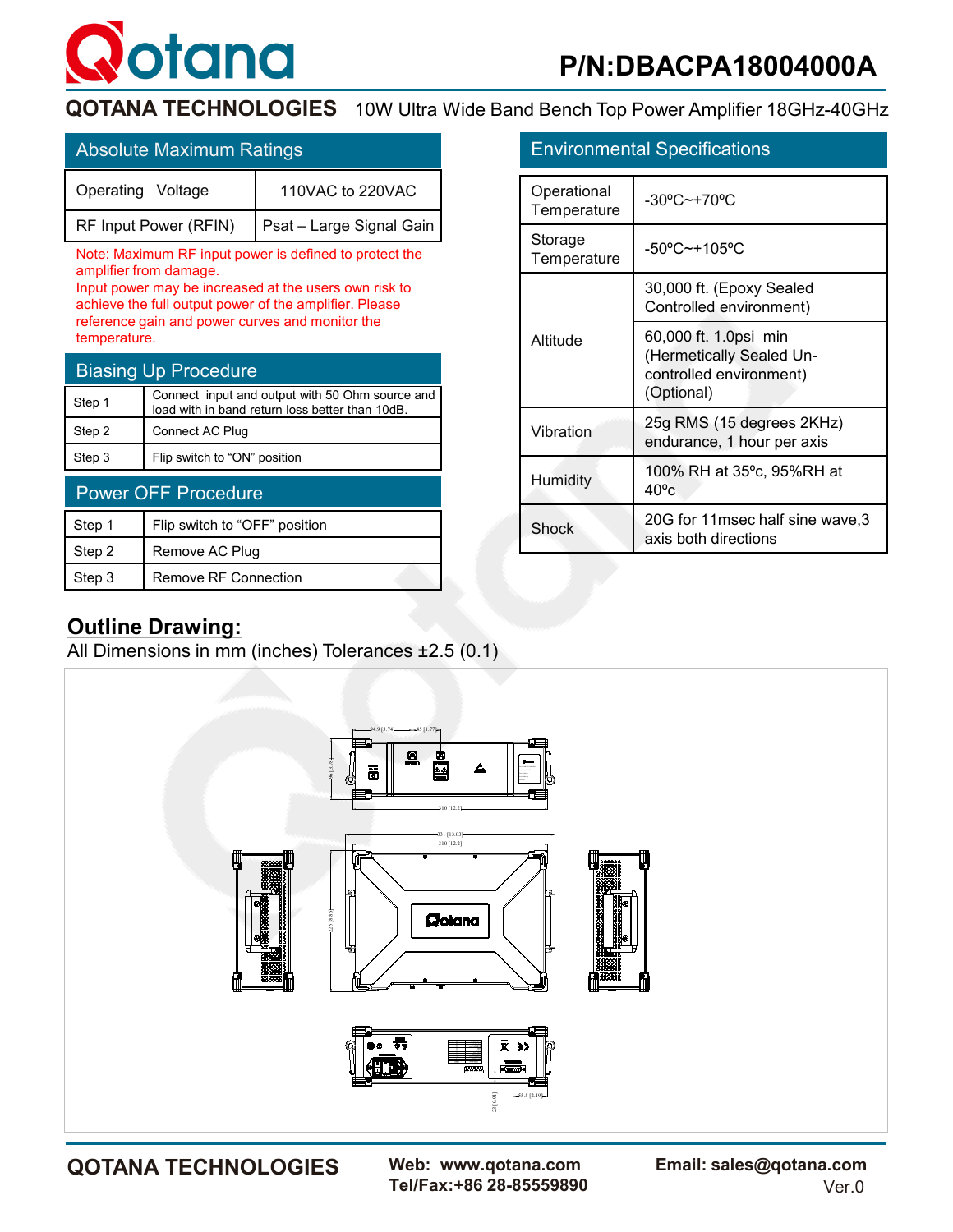# otana

**QOTANA TECHNOLOGIES** 10W Ultra Wide Band Bench Top Power Amplifier 18GHz-40GHz

### Protection Connector Table

| Male D-Sub is on the housing               |
|--------------------------------------------|
| The mating female part number: 51321000015 |

 $\cdot$   $\bigoplus$  + + + + +  $\bigoplus$   $\cdot$ <br> $\cdot$   $\bigoplus$  + + + + +  $\bigoplus$   $\cdot$  $+ \bigoplus$  8

| Pin $#$          | <b>Name</b>              | <b>Function</b> | <b>Initial State</b> | <b>Description</b>                                                                    | <b>Applied</b> |  |  |  |
|------------------|--------------------------|-----------------|----------------------|---------------------------------------------------------------------------------------|----------------|--|--|--|
| 1, 2, 3,<br>9,10 | <b>NC</b>                | <b>NO</b>       |                      | No Internal Connection                                                                | <b>No</b>      |  |  |  |
| 4                | +5V-User                 | Power           | $+5V$                | +5V DC is supplied for reference(700mA)                                               | Yes            |  |  |  |
| 5                | Temp<br>Signal           | Indicator       |                      | PA carrier case temperature is represented by<br>voltage                              |                |  |  |  |
| 6                | Gate<br><b>Disable</b>   | Control         | LOW                  | Applying logic HIGH disables gates<br>of amplifiers                                   |                |  |  |  |
| $\overline{7}$   | Drain<br><b>Disable</b>  | Control         | LOW                  | Applying logic HIGH disables Positive Supply<br>Voltage of amplifiers                 | Yes            |  |  |  |
| 8                | Reset                    | Control         | <b>HIGH</b>          | Resets PA when logic LOW is applied and<br>released                                   |                |  |  |  |
| 11               | <b>GND</b>               | Ground          | <b>GND</b>           | Ground                                                                                | Yes            |  |  |  |
| 12               | Switch<br><b>Disable</b> | Control         | <b>HIGH</b>          | Applying logic LOW disconnects RF signal of<br>amplifiers                             | Yes            |  |  |  |
| 13               | RF IN Over               | Indicator       | LOW                  | Pin will be latched to logic <b>HIGH</b> when input<br>signal is over limit           |                |  |  |  |
| 14               | Temp Over                | Indicator       | <b>LOW</b>           | Pin will be latched to logic <b>HIGH</b> when amplifier<br>is driven over temperature | Yes            |  |  |  |
| 15               | Current<br>Over          | Indicator       | LOW                  | Pin will be latched to logic <b>HIGH</b> when drain<br>current limit is reached       | Yes            |  |  |  |

Notes:

• HIGH/LOW voltages are standard TTL signals 0.0V-0.8V = LOW. 2V-5V = HIGH. Input current is 10uA.

• Matching connector and cable will be shipped with the product.

• Applied=Yes means the feature is included. Applied=No means the feature is not included with this model.<br>• 5V reference supply can source  $700 \text{mA}$ 

• 5V reference supply can source 700mA.

• Indicator output signals can source 24mA.

**QOTANA TECHNOLOGIES Web: www.qotana.com Email: sales@qotana.com**  Tel/Fax:+86 28-85559890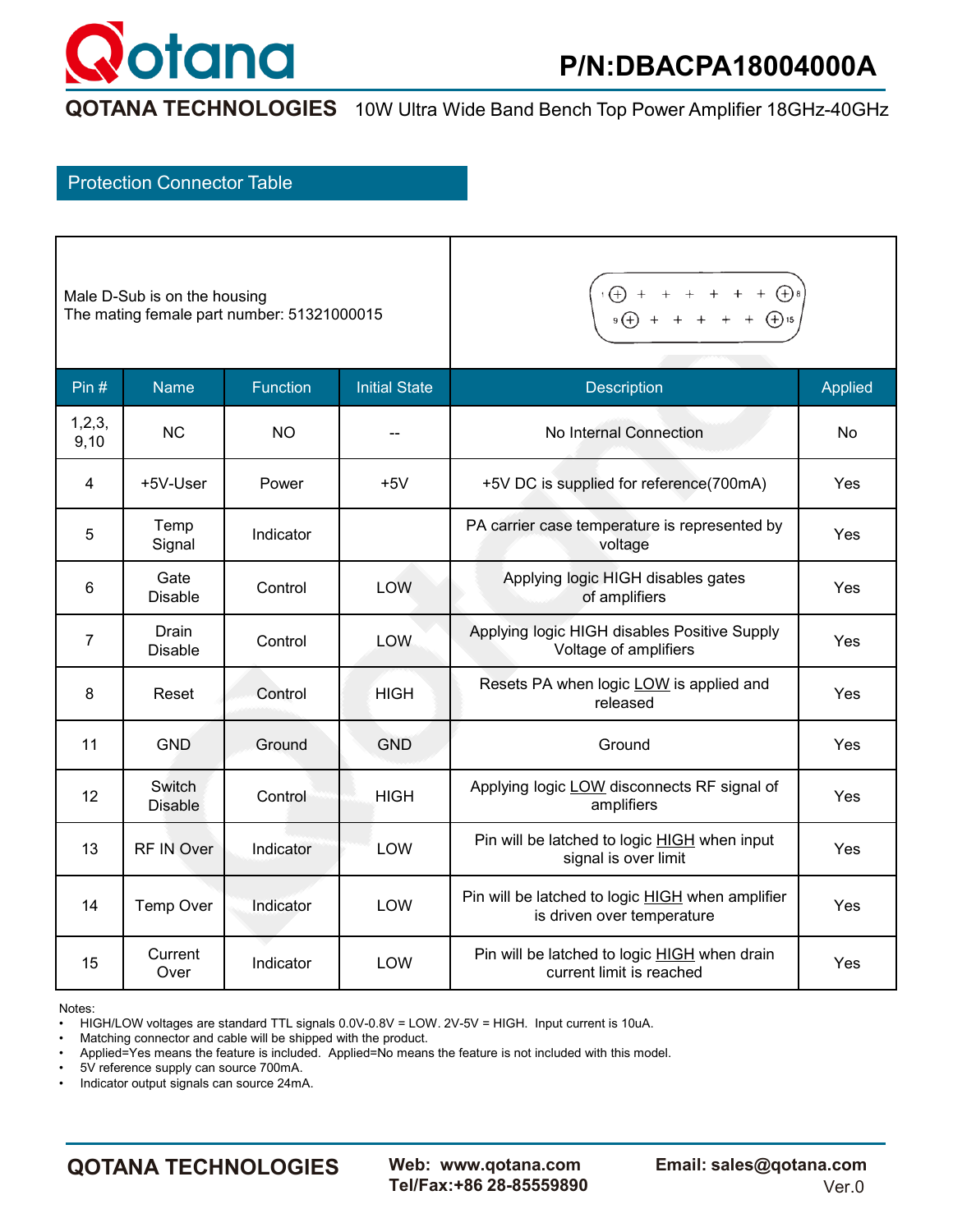# **P/N:DBACPA18004000A**

**QOTANA TECHNOLOGIES** 10W Ultra Wide Band Bench Top Power Amplifier 18GHz-40GHz



otana

#### **Gain@+25**℃ **Input Return Loss@+25**℃



#### **Isolation@+25**℃

|  | M1  |     |                                                     |                                        |
|--|-----|-----|-----------------------------------------------------|----------------------------------------|
|  | M 2 |     |                                                     | 77 QB                                  |
|  |     |     |                                                     |                                        |
|  |     |     |                                                     |                                        |
|  |     |     |                                                     |                                        |
|  |     |     |                                                     | <b>KIMA</b>                            |
|  |     |     |                                                     |                                        |
|  |     |     |                                                     |                                        |
|  |     |     |                                                     |                                        |
|  |     |     |                                                     |                                        |
|  |     |     |                                                     |                                        |
|  |     | M31 | Trc2 S12 dBMag 10 dB/Ref-50 dB Cal<br>26.0000001GHz | F61.3.<br>$40.000000$ GHz $+52.483$ dB |

## **Gain@-30**℃

| Trc3<br>Mem[Trc3]                      | <b>S21</b><br><b>S21</b>   | dB Mag 10 dB / Ref 40 dB Cal Math<br>dB Mag 10 dB / Ref 40 dB Invisible |                |                                                            |                                                | - 3    |
|----------------------------------------|----------------------------|-------------------------------------------------------------------------|----------------|------------------------------------------------------------|------------------------------------------------|--------|
| 821<br>90<br>80                        |                            | MS                                                                      | M1<br>M2<br>мэ | 18.000000 GHz<br>26.0000001GHz<br><del>40.000000lCHz</del> | 54.060 dB<br>61.938 dB<br><del>53.700 dD</del> |        |
| 70<br>$\mathbf{M}_{\mathbf{50}}$<br>50 |                            |                                                                         |                |                                                            |                                                | мз     |
| 40<br>30<br>20                         |                            |                                                                         |                |                                                            |                                                |        |
| 10<br>Ch1                              | fb Start 17 GHz Pb -35 dBm |                                                                         |                |                                                            | Stop                                           | 41 GHz |

### **Input Return Loss@-30**℃



#### **Isolation@-30**℃



Tel/Fax:+86 28-85559890

**QOTANA TECHNOLOGIES Web: www.qotana.com Email: sales@qotana.com**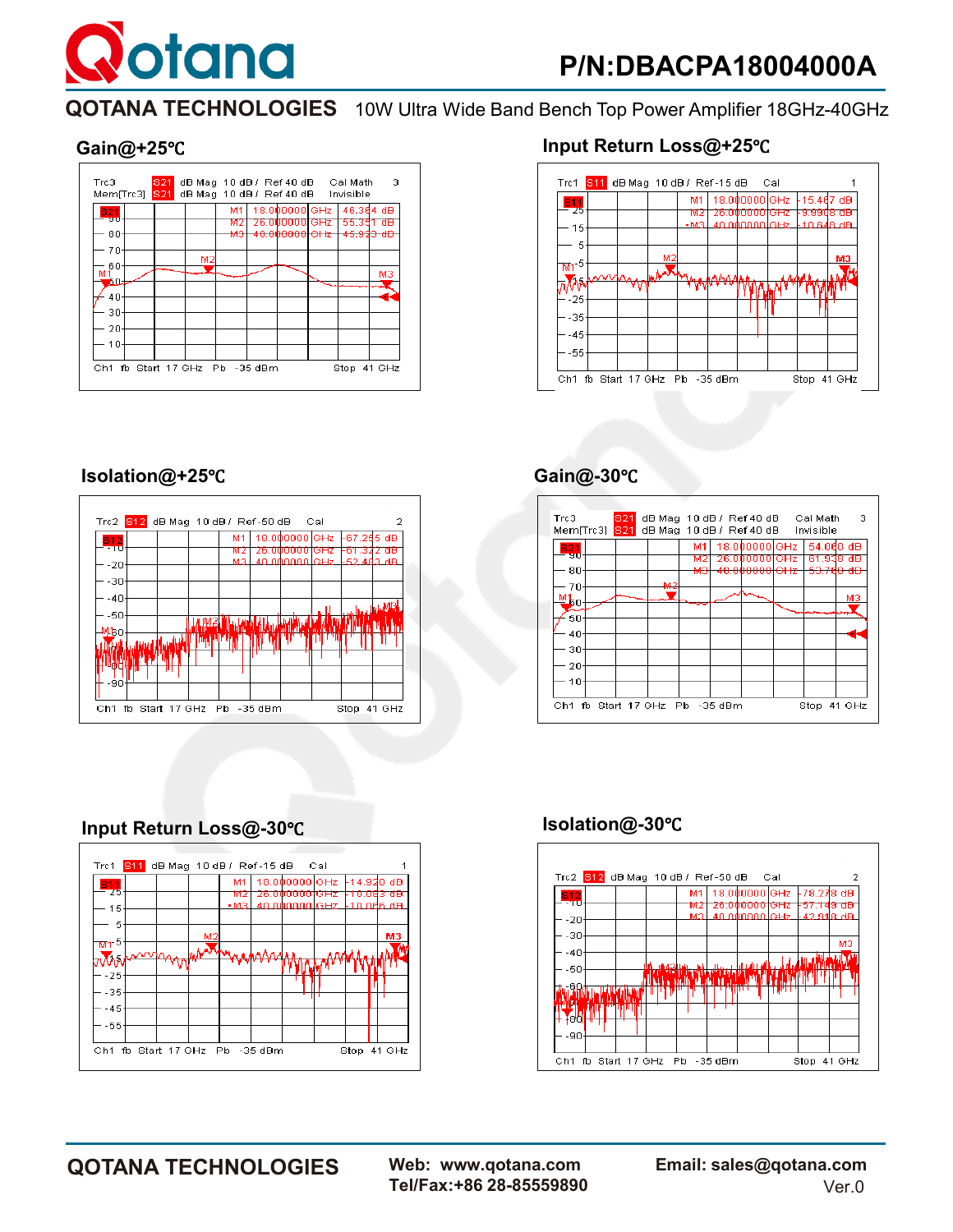**otana** 



### **Gain@+70**℃ **Input Return Loss @+70**℃







### **Isolation@+70**℃ **Gain vs. Output Power**



### **P1dB vs. Frequency Saturated Power vs. Frequency**



**QOTANA TECHNOLOGIES Web: www.qotana.com Email: sales@qotana.com**  Tel/Fax:+86 28-85559890